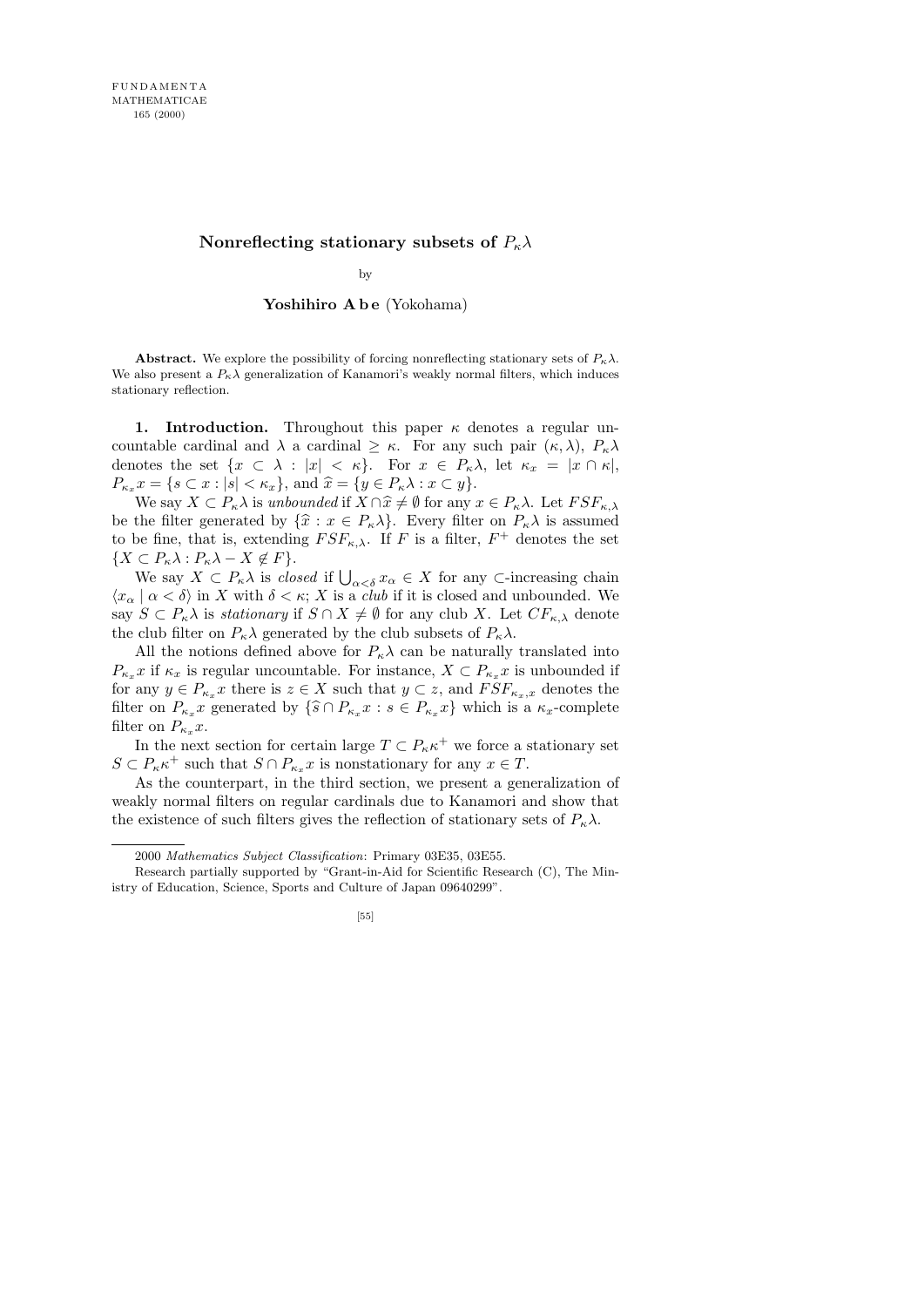The last section is devoted to the forcing giving different type of nonreflection from that of the earlier sections.

2. Forcing a nonreflecting stationary set. Adding nonreflecting stationary sets to regular uncountable cardinals is an elementary technique and has important applications such as destroying supercompactness [3]. The forcing notion Q ordered by end extension is as follows:

 $p \in \mathbb{Q}$  if  $p \subset \kappa$ ,  $|p| < \kappa$ , and  $p \cap \alpha$  is nonstationary for any  $\alpha < \kappa$ .

Assuming  $\kappa^{\leq \kappa} = \kappa$ ,  $\mathbb{Q}$  is  $\kappa^+$ -c.c. and  $\leq \kappa$ -distributive, hence all cardinals are preserved. We try to provide a generalization to  $P_{\kappa}\lambda$ .

DEFINITION 2.1. Let  $X \subset P_{\kappa} \lambda$  be stationary. For  $x \in P_{\kappa} \lambda$  we say X reflects at x if  $X \cap P_{\kappa_x} x$  is stationary in  $P_{\kappa_x} x$ ; X is nonreflecting if it does not reflect at any  $x \in P_{\kappa} \lambda$ .

A simple way is the forcing below:

- $p \in \mathbb{P}_0$  if  $p \subset P_{\kappa} \kappa^+$ ,  $|p| < \kappa$ , and  $p \cap P_{\kappa_x} x$  is nonstationary for any  $x \in P_{\kappa} \lambda$ ,
- $p \leq_{\mathbb{P}_0} q$  if  $p \supset q$  and there is no pair  $x \in p q$  and  $y \in q$ such that  $x \subset y$ .

Although  $\mathbb{P}_0$  is also  $\kappa^+$ -c.c.,  $\lt \kappa$ -distributivity is not clear. We take a union at limit stages as in the proof of distributivity of  $\mathbb Q$  in order to get an extension of the conditions defined at earlier stages. Since  $P_{\kappa}\lambda$  is not linearly ordered,  $\bigcup_{\alpha<\beta} p_\alpha \cap P_{\kappa_x} x$  may be stationary for some x even if  $p_\alpha \cap P_{\kappa_x} x$  is nonstationary for any  $\alpha < \beta$ .

We handle this problem at the expense of narrowing the set where the generic stationary set does not reflect. Gitik's idea [6] for shooting a club subset of  $P_{\kappa}\lambda$  is used.

THEOREM 2.2. Let  $V \subset W$  be two models of ZFC with the same ordinals,  $(\kappa^+)^V = (\kappa^+)^W$ , C a club subset of  $\kappa$  of V-inaccessibles,  $\kappa$  an inaccsessible cardinal in W, and  $T = \{x \in P_{\kappa} \kappa^+ : V \models$  "|x| is not inaccessible"}. Then there is a cardinal preserving forcing notion  $\mathbb{P} \in W$  such that  $\Vdash_{\mathbb{P}}$  "there is a stationary  $S \subset P_{\kappa} \kappa^+$  such that  $S \cap P_{\kappa_x} x$  is nonstationary for any  $x \in T$ ".

P r o o f. The forcing notion  $\mathbb P$  is defined in W by

$$
p \in \mathbb{P}
$$
 if  $p \subset P_{\kappa} \kappa^+$ ,  $|p| < \kappa$ , and  $p \cap P_{\kappa_x} x$  is nonstationary  
for any  $x \in T$ .

We define

 $p \leq_{\mathbb{P}} q$  if  $p \supset q$  and there is no pair  $x \in p - q$  and  $y \in q$ such that  $x \subset y$ .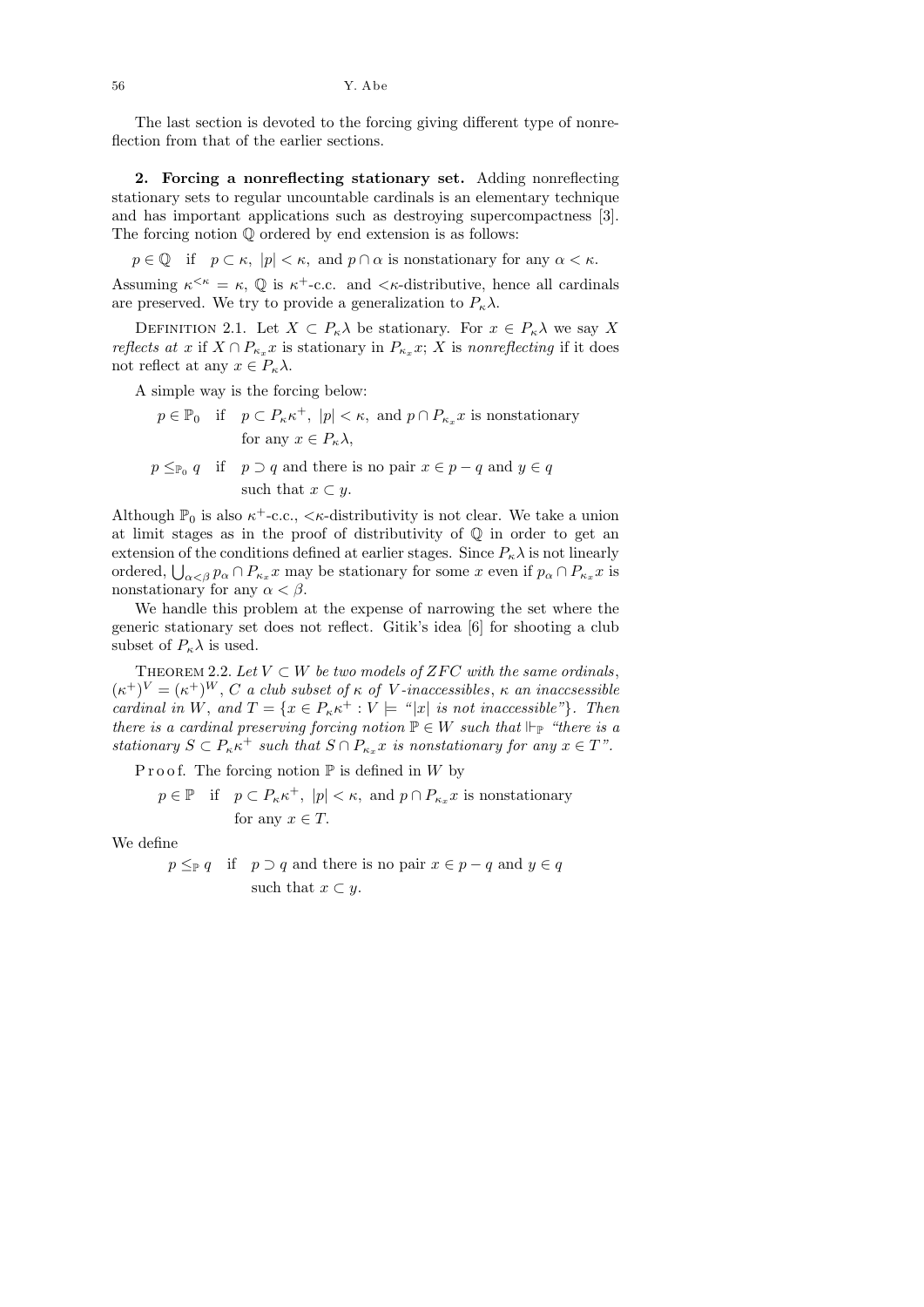We show  $\mathbb P$  is  $\kappa^+$ -c.c. and  $\langle \kappa$ -distributive, hence all cardinals are preserved.

Assume first  $A \subset \mathbb{P}$  is an antichain of size  $\kappa^+$  and work for a contradiction. Since  $|\bigcup p| < \kappa$  for every  $p \in \mathcal{A}$  and  $\kappa$  is inaccessible, we may assume  $\{\bigcup p : p \in \mathcal{A}\}\$ forms a  $\Delta$ -system with a root r. Since  $|P(r)| < \kappa$ , we can find  $p, q \in A$  such that  $p \cap P(r) = q \cap P(r)$ . Let  $s = p \cup q$ . Suppose that  $t \in s - p$ ,  $u \in p$  and  $t \subset u$ . Then  $t \in q$  and  $t \subset u \subset \bigcup p$ . Thus  $t \subset \bigcup p \cap \bigcup q = r$  contradicting  $t \notin p$ . So there are no such t and u. Pick  $x \in T$ . Both  $p \cap P_{\kappa_x} x$  and  $q \cap P_{\kappa_x} x$  are nonstationary. Hence  $s \cap P_{\kappa_x} x = (p \cap P_{\kappa_x} x) \cup (q \cap P_{\kappa_x} x)$  is nonstationary. Now  $s \in \mathbb{P}$  with  $s \leq p, q$ . This contradicts A being an antichain. So  $\mathbb P$  is  $\kappa^+$ -c.c.

Second let  $\delta < \kappa$ ,  $D_{\alpha}$  be an open dense subset of  $\mathbb P$  for each  $\alpha < \delta$ , and p any condition. We will find  $q \in \bigcap_{\alpha < \delta} D_{\alpha}$  with  $q \leq p$ .

Choose sufficiently large  $\lambda$  and let

 $\mathcal{B} = \langle H(\lambda), \in, \kappa, \kappa^+, P_{\kappa} \kappa^+, C, \delta, \mathbb{P}, \Vdash, \langle D_{\alpha} \mid \alpha < \delta \rangle, p \rangle.$ 

We can find  $\mathcal{M} \prec \mathcal{B}$  such that  $|\mathcal{M}| = \kappa$ ,  $\mathcal{M} \cap \kappa^+ \in \kappa^+$ , and  $\leq \kappa(\mathcal{M} \cap \kappa^+) \subset$ M. Fix a bijection  $g \in V$  from  $\kappa$  to  $\mathcal{M} \cap \kappa^+$ . We can build an increasing continuous chain  $\langle \mathcal{M}_{\xi} | \xi \langle \kappa \rangle$  of elementary submodels of M such that  $\delta + 1 \subset \mathcal{M}_0$  and for every  $\xi < \kappa$ ,  $|\mathcal{M}_\xi| < \kappa$ ,  ${}^{\xi}\mathcal{M}_\xi \subset \mathcal{M}_{\xi+1}$ , and  $g''\xi \subset \mathcal{M}_\xi$ .

There is a club  $E \subset C$  such that for every  $\xi \in E$ ,  $g''\xi = \mathcal{M}_{\xi} \cap \kappa^{+}$ ,  $|\xi| = \xi$ , and  $g''\xi \cap \kappa = \xi = \mathcal{M}_{\xi} \cap \kappa$ . Note that  $\mathcal{M}_{\xi} \cap \kappa^+ \in P_{\kappa} \kappa^+ \cap \mathcal{M}_{\xi+1}$  for every  $\xi \in E$ . If  $q \in \mathbb{P} \cap \mathcal{M}_{\xi}$  with  $\xi \in E$ , then  $\mathcal{M}_{\xi} \models \text{``}|q| < \kappa$ ". Hence  $q = f''\eta$  for some  $\eta < \xi$  and  $f \in \mathcal{M}_{\xi}$ . Thus  $q \subset \mathcal{M}_{\xi}$ . By the same argument we have  $q \subset P(\mathcal{M}_\xi \cap \kappa^+)$ . In fact,  $x \subsetneq \mathcal{M}_\xi \cap \kappa^+$  for every  $x \in q$ . Let  $\langle \xi_\alpha | \alpha < \kappa \rangle$ be an increasing enumeration of E.

With the above remark in mind we inductively define a decreasing sequence of conditions  $\langle p_{\xi_\alpha} | \alpha \leq \delta \rangle$  such that for every  $\alpha < \delta$ ,  $p_\alpha \in$  $\mathcal{M}_{\xi_{\alpha}+1} \cap D_{\beta}$  for every  $\beta < \alpha$ .

Since  $D_0 \in M_{\xi_0}$  because  $\delta+1 \subset M_0 \subset M_{\xi_0}$ , there is  $q_0 \in M_{\xi_0} \cap D_0$  with  $q_0 \leq p$ . Set  $p_0 = q_0 \cup \{ \mathcal{M}_{\xi_0} \cap \kappa^+ \}$ . Since  $V \models ``|\mathcal{M}_{\xi_0}| = \xi_0$  is inaccessible",  $p_0$  is a condition. By the former remark  $p_0 \in \mathcal{M}_{\xi_0+1}$ .

Suppose that  $\alpha = \beta + 1$  and  $p_{\beta}$  is defined. Then  $p_{\beta} \in M_{\xi_{\beta}+1} \subset M_{\xi_{\alpha}}$ , and  $D_{\beta} \in M_{\xi_{\alpha}}$  since  $\beta \in \xi_{\alpha} = M_{\xi_{\alpha}} \cap \kappa$ . So we can find  $q_{\alpha} \in M_{\xi_{\alpha}} \cap D_{\beta}$ such that  $q_{\alpha} \leq p_{\beta}$ . Set  $p_{\alpha} = q_{\alpha} \cup \{ \mathcal{M}_{\xi_{\alpha}} \cap \kappa^+ \}$ . This is well defined as before.

Next suppose that  $\alpha$  is a limit ordinal  $\leq \delta$  and  $p_\beta$  is defined for all  $\beta < \alpha$ . Set  $p_{\alpha} = \bigcup_{\beta < \alpha} p_{\beta}$ .

Since  $p_{\beta} \in M_{\xi_{\beta}+1}$  and  $\xi_{\beta} + 1 \leq \xi_{\beta+1} < \xi_{\alpha}$  for all  $\beta < \alpha$ ,  $\{p_{\beta} : \beta < \alpha\}$  $\in {}^{\alpha}\mathcal{M}_{\xi_{\alpha}} \subset \mathcal{M}_{\xi_{\alpha}+1}$ . Hence  $p_{\alpha} \in \mathcal{M}_{\xi_{\alpha}+1}$ . Since  $\mathcal{M}_{\xi_{\beta}+1} \cap \kappa^{+}$  is the greatest element of  $p_{\beta+1}$ , we have  $\bigcup p_{\alpha} = \bigcup_{\beta < \alpha} (\mathcal{M}_{\xi_{\beta+1}} \cap \kappa^+) = \mathcal{M}_{\xi_{\alpha}} \cap \kappa^+$ .

Suppose that  $x \in T$  and  $p_{\alpha} \cap P_{\kappa_x} x$  is stationary. Clearly  $x \subset \bigcup p_{\alpha}$ , hence  $V \models "|x| \leq |\mathcal{M}_{\xi_{\alpha}} \cap \kappa^+|$ ". Since  $|\mathcal{M}_{\xi_{\alpha}} \cap \kappa^+| = \xi_{\alpha}$  is inaccessible in V,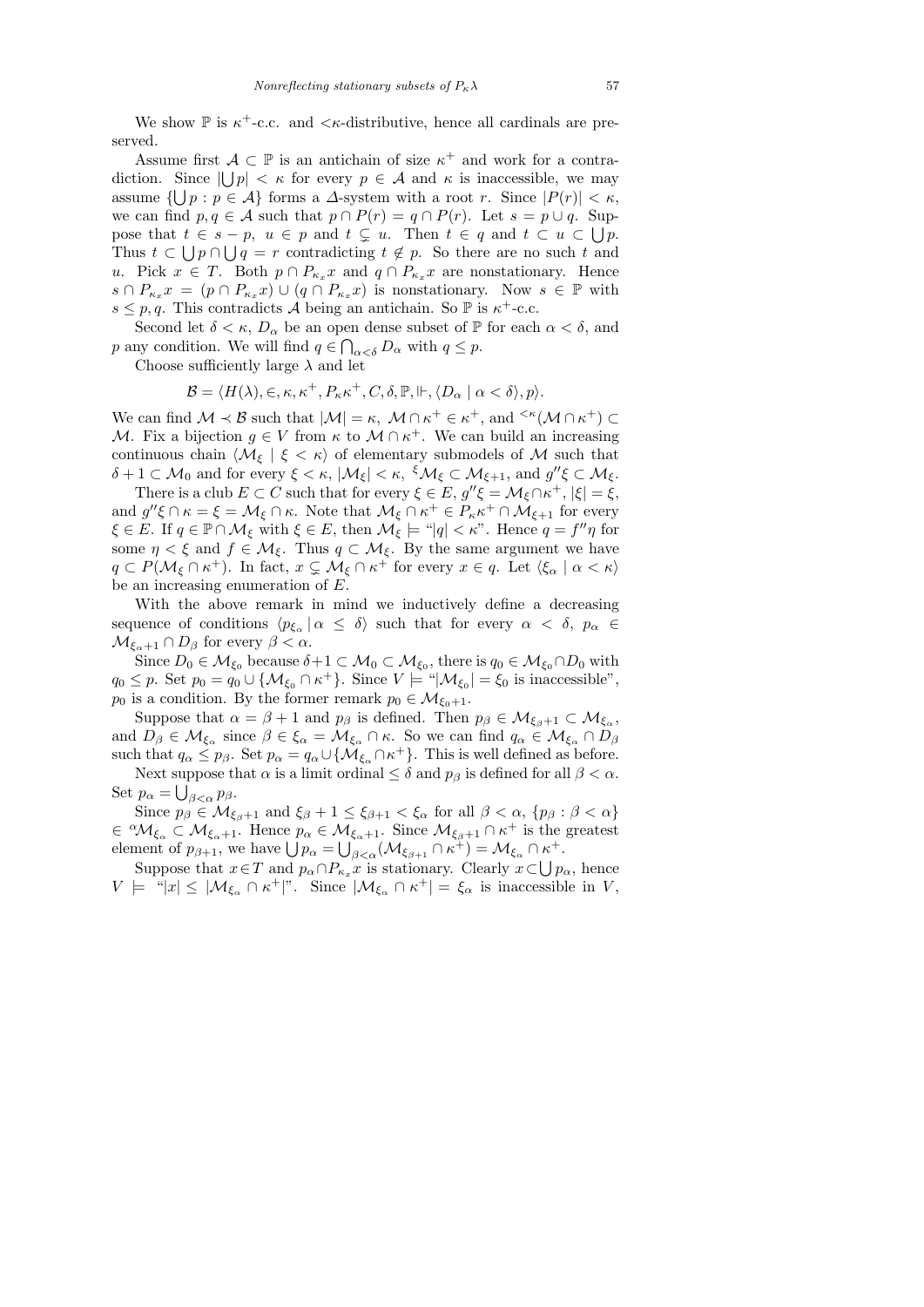58 Y. Abe

it follows that  $(|x|)^V < \xi_\alpha$ . Now  $x \subset \mathcal{M}_\alpha \cap \kappa^+ = g'' \xi_\alpha = \bigcup_{\zeta < \xi_\alpha} g'' \zeta$ . Since  $V \models \mathcal{L}_{\alpha}$  is regular", there is  $\zeta < \xi_{\alpha}$  such that  $x \in g''\zeta$ . Then  $x \subsetneq g''\xi_{\gamma} = \mathcal{M}_{\xi_{\gamma}} \cap \kappa^+ \in p_{\gamma}$  for some  $\gamma < \alpha$ .

Let  $y \in p_{\alpha} \cap P_{\kappa_x} x$ . We know  $y \subset x \subsetneq \mathcal{M}_{\xi_{\gamma}} \cap \kappa^+ \in p_{\gamma}$  and  $y \in p_{\mu}$  for some  $\mu \in (\gamma, \alpha)$ . Since  $p_{\mu} \leq p_{\gamma}$ , we have  $y \in p_{\gamma}$ . Thus  $p_{\alpha} \cap P_{\kappa_x} x = p_{\gamma} \cap P_{\kappa_x} x$ , which is nonstationary as  $p_{\gamma} \in \mathbb{P}$ . Hence  $p_{\alpha}$  is a condition and belongs to  $\bigcap_{\beta<\alpha} D_\beta.$ 

Thus we can define  $p_{\delta}$  as a desired condition showing  $\mathbb{P}$  is  $\lt \kappa$ -distributive.

Let G be W-generic for  $\mathbb P$  and  $S = \bigcup G$ . By an easy density argument S is unbounded in  $P_{\kappa} \kappa^+$ . We show S is stationary in  $P_{\kappa} \kappa^+$  in  $W[G]$  and does not reflect at x if  $x \in T$ . Note that  $P_{\kappa} \kappa^+ \cap W = P_{\kappa} \kappa^+ \cap W[G]$ .

Let  $D \subset P_{\kappa} \kappa^+$  be a club in  $W[G]$  and  $\dot{D}$  its name. Assume  $p \Vdash \text{``}\dot{D}$  is a club of  $P_{\kappa} \kappa^{+\nu}$ .

Take a sufficiently large  $\lambda$  and choose  $\mathcal{N} \prec \langle H(\lambda), \in, \kappa, \kappa^+, P_{\kappa} \kappa^+, C, \mathbb{P}, \Vdash,$  $(D, p)$  such that  $|\mathcal{N}| = \kappa$ ,  $\mathcal{N} \cap \kappa^+ \in \kappa^+$ , and  $\leq \kappa(\mathcal{N} \cap \kappa^+) \subset \mathcal{N}$ . Fix a bijection  $h \in V$  from  $\kappa$  to  $\mathcal{N} \cap \kappa^+$  and an increasing continuous chain  $\langle \mathcal{N}_{\nu_\alpha} \mid \alpha < \kappa \rangle$  of elementary submodels of  $\mathcal N$  such that for every  $\alpha < \kappa$ ,  $|\mathcal N_{\nu_\alpha}| < \kappa$ ,  $\sqrt[\nu_\alpha]{\nu_\alpha} \subset$  $\mathcal{N}_{\nu_{\alpha}+1}$ ,  $h''\nu_{\alpha} \cap \kappa = \nu_{\alpha} \in C$  is a cardinal, and  $h''\nu_{\alpha} = \mathcal{N}_{\nu_{\alpha}} \cap \kappa^{+}$ . (Hence  $h''\nu_{\alpha} = \mathcal{N}_{\nu_{\alpha}} \cap \kappa$  and  $\langle \nu_{\alpha} \mid \alpha \langle \kappa \rangle$  is increasing continuous.)

We inductively define a descending sequence of conditions  $\langle p_n | n \in \omega \rangle$ as follows.

By elementarity there are  $p' \in \mathcal{N}_{\nu_0}$  and  $x_0 \in \mathcal{N}_{\nu_0}$  such that  $p' \leq p$  and  $p' \Vdash \llbracket x_0 \in \dot{D}$ ". Let  $p_0 = p' \cup (\mathcal{N}_{\nu_0} \cap \kappa^+)$ . As before  $p_0 \in \mathbb{P} \cap \mathcal{N}_{\nu_0+1} \subset \mathcal{N}_{\nu_1}$ .

Suppose  $p_n \in \mathcal{N}_{\nu_n+1}$  is defined. We know  $\bigcup p_n = \mathcal{N}_{\nu_n} \cap \kappa^+ \in \mathcal{N}_{\nu_n+1}$  and  $p_n \Vdash ``\overrightarrow{D}$  is a club". Since  $\mathcal{N}_{\nu_n} \cap \kappa^+ \in P_{\kappa} \kappa^+ \cap \overline{\mathcal{N}}_{\nu_n+1}$ , there are  $p'_n \in \mathcal{N}_{\nu_n+1}$ and  $x_{n+1} \in \mathcal{N}_{\nu_n+1}$  such that  $p'_n \leq p_n$ ,  $\mathcal{N}_{\nu_n} \cap \kappa^+ \subset x_{n+1}$  and  $p'_n \Vdash "x_{n+1} \in$  $D^{\nu}$ . Then  $x_{n+1} \subset \mathcal{N}_{\nu_{n+1}} \cap \kappa^+ \subset \mathcal{N}_{\nu_{n+1}}$ . Set  $p_{n+1} = p'_n \cup \{\mathcal{N}_{\nu_{n+1}} \cap \kappa^+\}.$ 

Let  $q = (\bigcup_{n \in \omega} p_n) \cup \{ \mathcal{N}_{\nu_\omega} \cap \kappa^+ \}$ <sup>\*</sup>As before  $q \in \mathbb{P}$  and extends all  $p_n$ . Since  $\mathcal{N}_{\nu_n} \cap \kappa^+ \subset x_{n+1} \subset \mathcal{N}_{\nu_{n+1}} \cap \kappa^+ \subset \mathcal{N}_{\nu_{n+1}} \cap \kappa^+$ , we have  $\mathcal{N}_{\nu_\omega} \cap \kappa^+ =$  $\bigcup_{n\in\omega}x_n$ . For every  $n\in\omega$ ,  $p_n\Vdash "x_n\in\dot{D}$ ". Hence  $q\Vdash "x_n\in\dot{D}$  for every  $n \in \omega$  and  $\dot{D}$  is closed". Hence  $q \leq p$  and  $q \Vdash \text{``}\mathcal{N}_{\nu_{\omega}} \cap \kappa^+ \in \dot{D} \cap \bigcup G$ ". We have shown that  $S$  is stationary.

Suppose that S reflects at some  $x \in T$ . By our definition of the ordering some condition  $p \in G$  must reflect at x, contrary to  $p \in \mathbb{P}$ .

PROPOSITION 2.3. Let  $V$  and  $W$  be as in 2.2. Then:

(1) No  $\kappa^+$ -supercompact embedding  $j: W \to M$  lifts to  $k: W[G] \to$  $M[k(G)]$ .

(2) Suppose  $\kappa$  is supercompact in both V and W, and W is a generic extension of V by Radin forcing. Then  $\kappa$  is not  $\kappa^+$ -Shelah in W[G].

P r o o f. (1) We know  $\kappa^+$  and  $\lt \kappa$ -sequences are the same in all of  $W, M$ ,  $W[G]$ , and  $M[k(G)]$ . Suppose j lifts to k. Then  $k(S)$  is a nonreflecting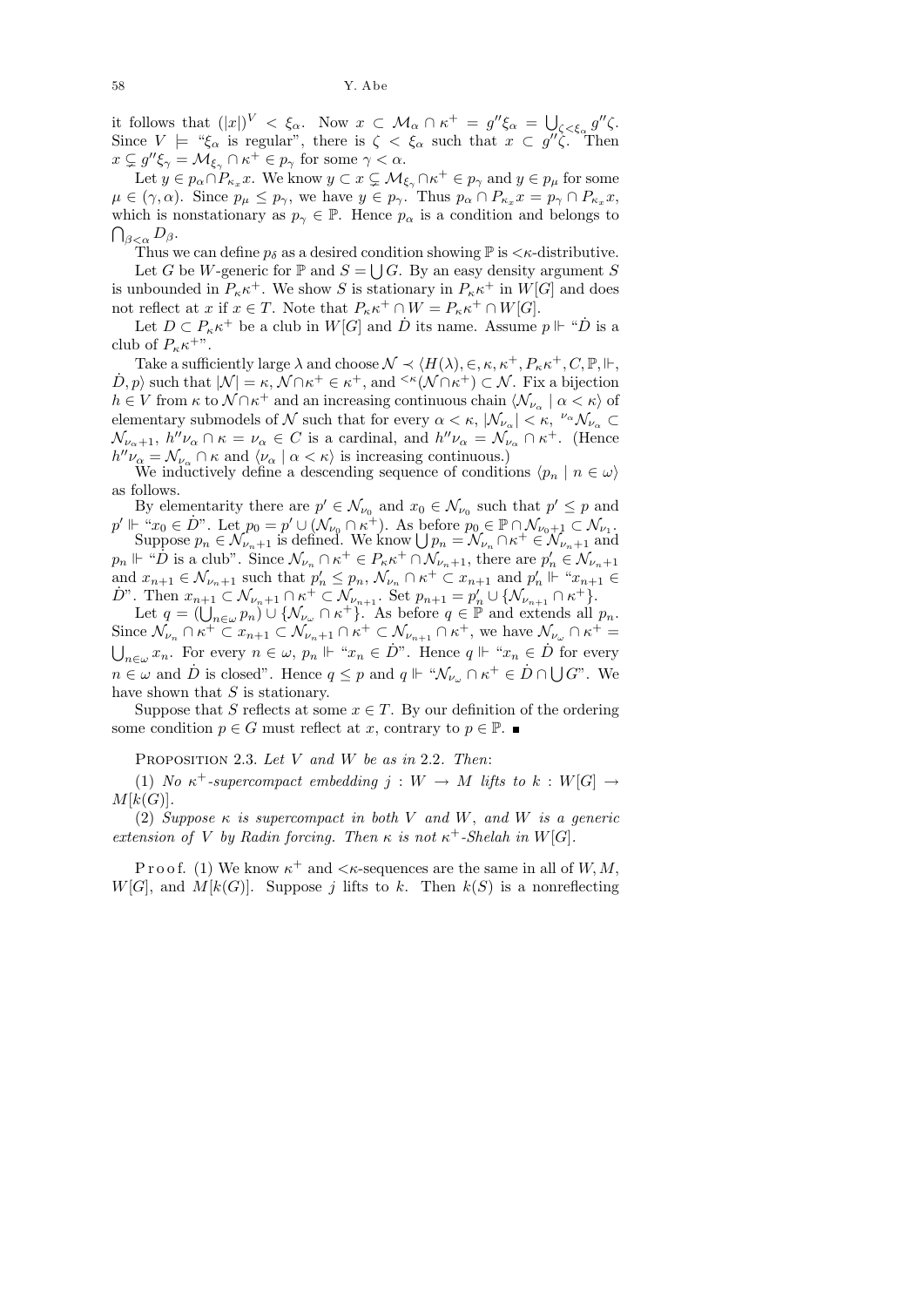stationary subset of  $P_{j(\kappa)}j(\kappa^+)$  in  $M[k(G)], j''\kappa^+ \in P_{j(\kappa)}j(\kappa^+),$  and  $j''\kappa^+ \cap$  $j(\kappa) = \kappa$ . So  $k(S) \cap P_{\kappa}j''\kappa^+ = j''S$  is nonstationary in  $P_{\kappa}j''\kappa^+$ . This contradicts the stationarity of S in  $W[G]$ .

(2) Let V be a model of  $ZFC + GCH + \kappa$  is supercompact and W a generic extension by a Radin forcing using a measure sequence long enough for  $\kappa$  to remain supercompact. The conditions in 2.2 are satisfied and V and W have the same cardinals. We know T belongs to the  $\kappa^+$ -Shelah filter. This is the same in  $W[G]$  if  $\kappa$  remains  $\kappa^+$ -Shelah. However every stationary subset of  $P_{\kappa} \kappa^+$  reflects on a set in the  $\kappa^+$ -Shelah filter.

3. A generalization of Kanamori's weak normality. Reflection of stationary subsets of  $P_{\kappa}\lambda$  is a large cardinal property. It is easily derived from supercompactness of  $\kappa$ . In fact  $\kappa$  being  $\lambda$ -Shelah, a weakening of supercompactness from the point of view of combinatorial property is sufficient [4], [11].

Solovay's theorem says that for  $\lambda$  regular the sup-function is one-to-one on a set in a supercompact ultrafilter on  $P_{\kappa}\lambda$ . We have the same result for not only the filter canonically defined by the  $\lambda$ -Shelah property [8], [2], but also for strongly normal  $\lambda$ -saturated filters on  $P_{\kappa}\lambda$  (see [1]).

The motivation of this section is what strength of saturation of ideals on  $P_{\kappa}$  provides stationary reflection.

Kanamori [9] defined weakly normal filters for regular uncountable cardinals as follows:

DEFINITION 3.1. Let F be a filter on  $\kappa$ . We say F is weakly normal if any regressive function on  $\kappa$  is bounded on a set in F.

On the other hand strongly normal filters on  $P_{\kappa}\lambda$  were investigated [5] as a weakening of supercompact ultrafilters.

DEFINITION 3.2. A function  $f: P_{\kappa} \lambda \to P_{\kappa} \lambda$  is called set regressive if  $f(x) \in P_{\kappa_x} x$  for every  $x \in P_{\kappa} \lambda$ .

A filter F on  $P_{\kappa} \lambda$  is *strongly normal* if any set regressive function defined on  $X \in F^+$  is constant on some  $Y \in P(X) \cap F^+$ . This is equivalent to the following: for any  $\{X_s : s \in P_\kappa \lambda\} \subset F$ ,  $\Delta \leq X_s := \{x : x \in X_s \text{ for every } s \in \mathbb{R}\}$  $P_{\kappa_x} x$   $\in$  F. Clearly every strongly normal filter is normal.

Kanamori's idea gives us the following notion of  $WN$ -filter.

DEFINITION 3.3. Let F be a filter on  $P_{\kappa} \lambda$ . We write  $WN(F)$  and call F a WN-filter (<sup>1</sup>) if for any set regressive function f on  $P_{\kappa} \lambda$  there is  $a \in P_{\kappa} \lambda$ such that  $\{x \in P_{\kappa}\lambda : f(x) \subset a\} \in F$ .

<sup>(</sup> 1 ) The basic properties of *κ*-complete *WN*-filters are studied by S. Kawano in his master thesis at University of Osaka Prefecture, March 1999, where they are called strongly weakly normal filters.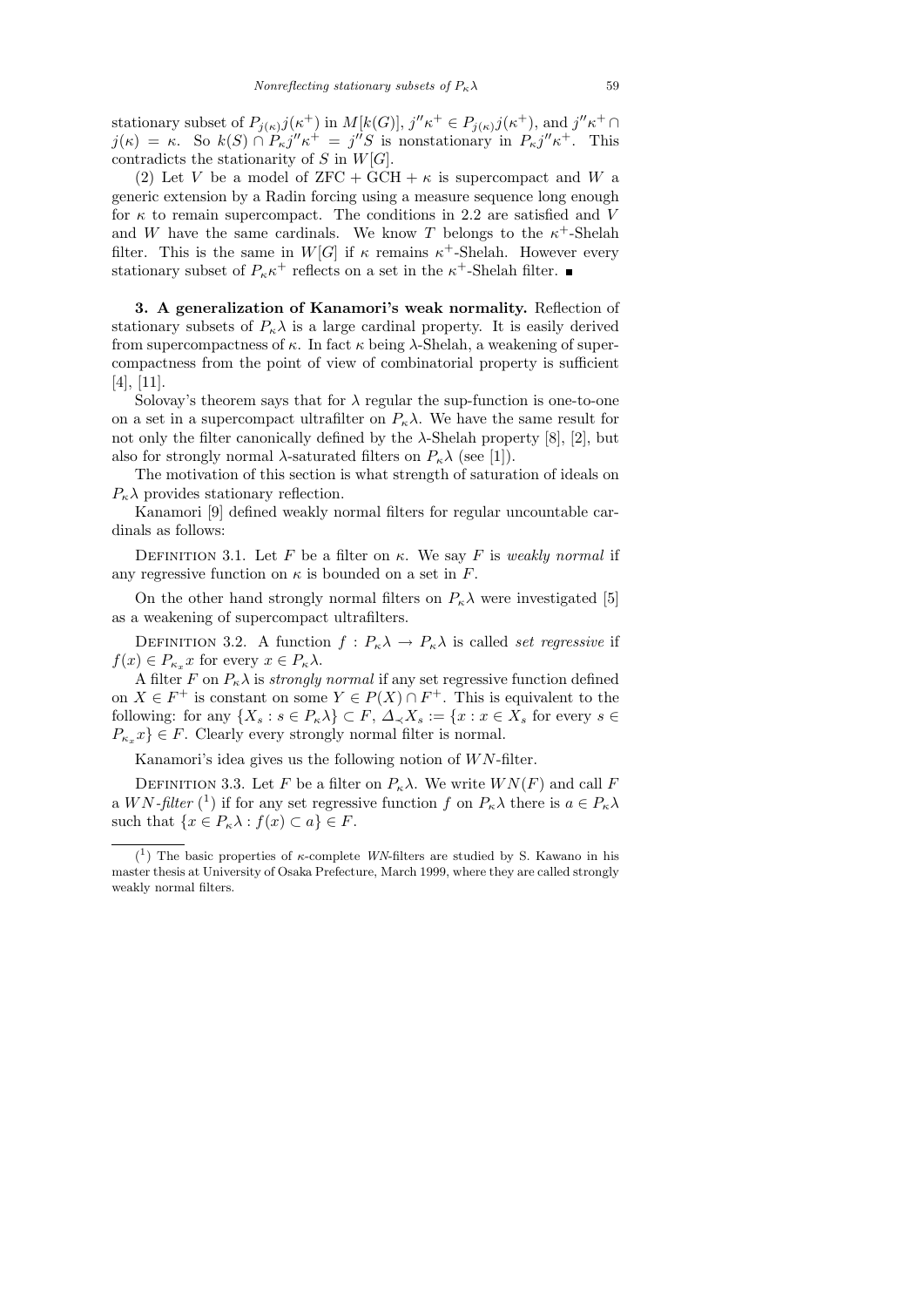REMARK 3.4. Note that we do not assume any completeness for  $WN$ filters.

It turns out that the existence of a  $WN$ -filter provides the stationary reflection of sets in the range corresponding to its completeness. Kanamori's weak normality provides the reflection of stationary subsets of a weakly inaccessible cardinal. So  $WN$ -filter may be a natural generalization of Kanamori's notion.

The following is straightforward.

LEMMA 3.5. (1) Every filter extension of a  $WN$ -filter is also  $WN$ . (2) If F is a WN-filter on  $P_{\kappa} \lambda$ , then  $F \upharpoonright \delta$  is a WN-filter on  $P_{\kappa} \delta$  for any  $\delta \in [\kappa, \lambda)$ .  $(F{\upharpoonright}\delta := \{X \subset P_{\kappa}\delta : \{x \in P_{\kappa}\lambda : x \cap \delta \in X\} \in F\}.$ 

(3) If there is a WN-filter on  $P_{\kappa} \lambda$  for some  $\lambda \geq \kappa$ , then  $\kappa$  is weakly inaccessible.

LEMMA 3.6. Let Reg =  $\{x \in P_{\kappa} \lambda : x \cap \kappa \text{ is regular}\}\.$  Then every WN-filter on  $P_{\kappa} \lambda$  extends  $CF_{\kappa, \lambda}$  Reg.

P r o o f. Suppose  $X = \{x \in P_\kappa \lambda : x \cap \kappa \notin \kappa\} \in F^+$ . For each  $x \in X$  let  $\alpha_x \in \mathcal{x} \cap \kappa$  with  $\alpha_x \not\subset \mathcal{x}$ . There are  $a \in P_{\kappa} \lambda$  and  $X' \in P(X) \cap F^+$  so that  $\alpha_x \in a$  for every  $x \in X'$ . Then  $\bigcup (a \cap \kappa) < \kappa$  whereas  $\bigcup (a \cap \kappa) \nsubseteq x$  for any  $x \in X'$ . Contradiction. Hence  $\{x : x \cap \kappa \in \kappa\} \in F$ .

Let  $f: \lambda \times \lambda \to P_{\kappa} \lambda$  and assume  $Y = \{x : f''(x \times x) \not\subset P(x)\} \in F^+$ . For  $x \in Y$  define  $g(x) \in x \times x$  such that  $f(g(x)) \not\subset x$ . For some  $b \in P_{\kappa} \lambda$ ,  $Y' = \{x \in Y : g(x) \subset b\} \in F^+$ . Then  $f''(b \times b) \not\subset x$  for any  $x \in Y'$ . This is absurd since  $f''(b \times b) \in P_{\kappa} \lambda$ . Hence  $CF_{\kappa, \lambda} \subset F$ .

Suppose  $Z = \{x : x \cap \kappa \text{ is singular}\}\in F^+$ . Since  $\kappa$  is weakly inaccessible and Z is stationary, we may assume  $x \cap \kappa$  is a cardinal for all  $x \in Z$ . Let  $c_x \subset x$  be cofinal with order type  $\lt x \cap \kappa$ . We have  $c \in P_{\kappa} \lambda$  and  $Z' \in F^+$ such that  $c_x \subset c$  for all  $x \in Z'$ . Then  $x \cap \kappa \subset \bigcup (c \cap \kappa) < \kappa$  for all  $x \in Z'$ . Contradiction.

COROLLARY 3.7. If there is a WN-filter, then  $\kappa$  is weakly Mahlo.

Let  $WCF_{\kappa,\lambda}$  denote the minimal strongly normal filter on  $P_{\kappa}\lambda$ . It is known that  $WCF_{\kappa,\lambda}$  is proper if and only if  $\kappa$  is Mahlo or  $\kappa = \nu^+$  with  $\nu^{\leq \nu} = \nu$ . In addition,  $X \in WCF_{\kappa,\lambda}$  if and only if there is a function  $f: P_{\kappa}\lambda \to P_{\kappa}\lambda$  such that  $\{x \in P_{\kappa}\lambda : f''P_{\kappa_x}x \subset P(x)\} \subset X$ . If  $\kappa$  is Mahlo, then  $\{x \in P_{\kappa}\lambda : x \cap \kappa \text{ is inaccessible}\}\in WCF_{\kappa,\lambda}.$ 

We observe a relationship between strong normality and the  $WN$  property.

PROPOSITION 3.8. (1) If  $WCF_{\kappa,\lambda}$  is proper, then every WN-filter extends  $WCF_{\kappa,\lambda}$ .

(2) Every strongly normal  $\kappa$ -saturated filter on  $P_{\kappa}\lambda$  is WN.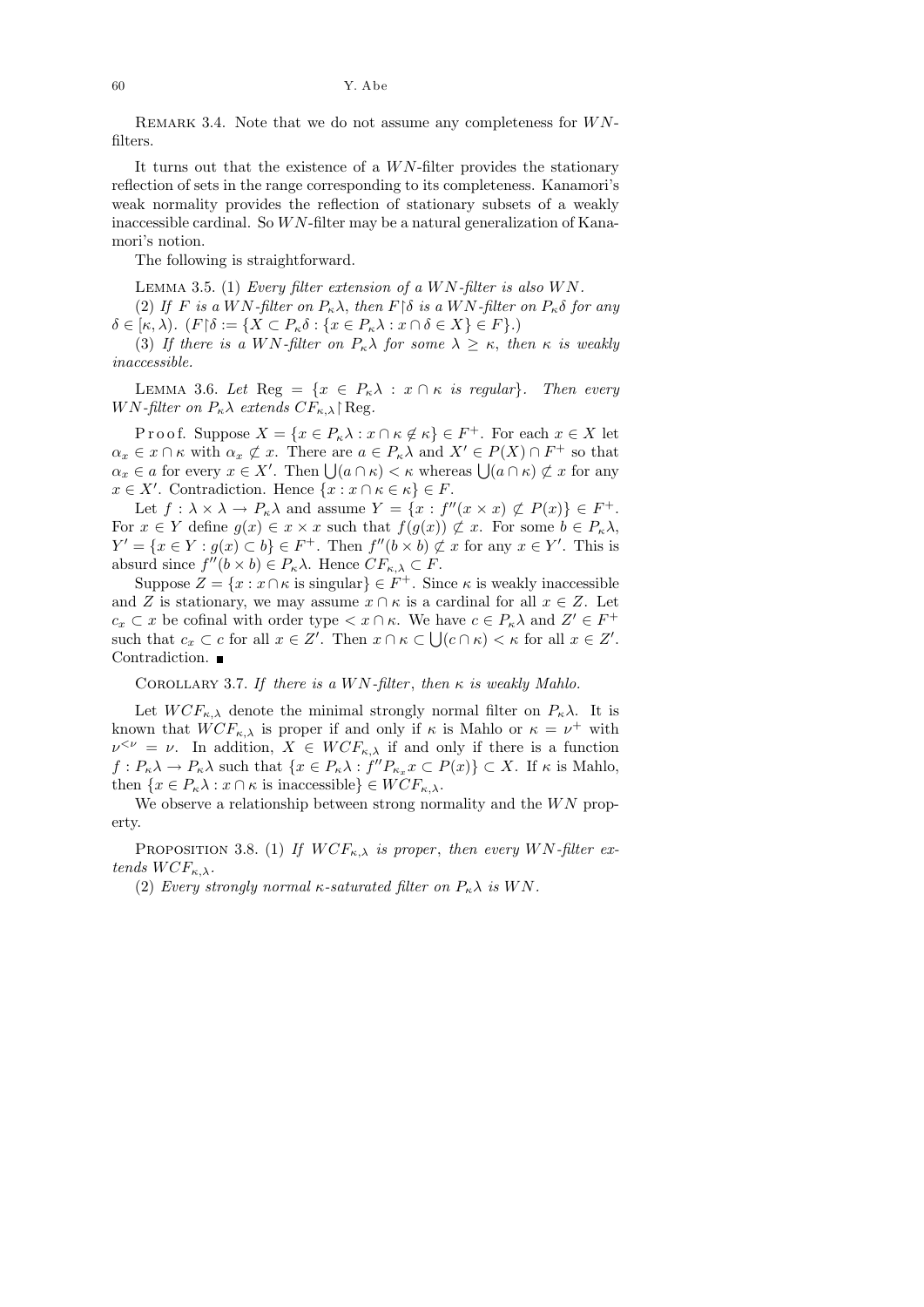(3) If a WN-filter F is  $\kappa$ -complete, then F is normal  $\kappa$ -saturated. Hence neither  $WCF_{\kappa,\lambda}$  nor any restriction of  $CF_{\kappa,\lambda}$  is WN.

P r o o f. (1) Suppose  $X \in F^+$  and  $f(x) \in P_{\kappa_x} x$  for all  $x \in X$ . For some  $a \in P_{\kappa} \lambda$ ,  $Y = \{x \in X : x \cap \kappa \in \kappa \text{ and } f(x) \subset a\}$  is stationary. For every  $x \in Y$ ,  $f(x) \subset a$  and  $|P(a)| < \kappa$ . Hence f is constant on some unbounded subset of Y. Thus  $X \in WCF_{\kappa,\lambda}^+$ .

(2) Let  $g(x) \in P_{\kappa_x} x$  for all  $x \in P_{\kappa} \lambda$  and  $\mathcal{A} = \{g^{-1}(\{y\}) : y \in P_{\kappa} \lambda\} \cap F^+$ . Since F is  $\kappa$ -saturated, we have  $|\mathcal{A}| < \kappa$ . Set  $b = \bigcup \{y : g^{-1}(\{y\}) \in \mathcal{A}\}.$ Then  $b \in P_{\kappa} \lambda$ ,  $\bigcup \mathcal{A} \in F$ , and  $g(x) \subset b$  for every  $x \in \bigcup \mathcal{A}$ .

(3) Assume h is regressive on  $Z \in F^+$ . There is  $c \in P_{\kappa} \lambda$  such that  $Z' = \{x \in Z : h(x) \in c\} \in F^+$ . By  $\kappa$ -completeness, h is constant on some set in  $F^+$ . Hence F is normal.

Next assume that  $\{W_{\xi} : \xi < \kappa\}$  is a disjoint partition of  $P_{\kappa}\lambda$  into Fpositive sets. Let  $W'_\xi = W_\xi \cap {\{\xi\}}$  and  $k(x) = \xi$  if  $x \in W'_\xi$ . Then we have  $d \in P_{\kappa} \lambda$  such that  $W = \{x \in P_{\kappa} \lambda : k(x) \subset d\} \in F$ . Choose any  $\xi \notin d$ . Then  $W'_{\xi} \cap W = \emptyset$ . Contradiction.

Note that every normal  $\kappa$ -saturated filter is strongly normal if  $\kappa$  is inaccessible.

COROLLARY 3.9. Let  $\kappa$  be Mahlo and F a filter on  $P_{\kappa}\lambda$ . Then F is  $\kappa$ -complete and WN if and only if F is normal  $\kappa$ -saturated.

A standard forcing argument shows that a noninaccessible cardinal can carry  $WN$ -filters.

THEOREM 3.10. Suppose F is a WN-filter on  $P_{\kappa} \lambda$  and  $\mathbb{P}$  is  $\mu$ -c.c. with  $\mu < \kappa$  in V. Then F generates a WN-filter in  $V^{\mathbb{P}}$ . Hence it is consistent that  $\kappa$  is not inaccessible and there exists a WN-filter on  $P_{\kappa} \lambda$ . In fact  $P_{\kappa} \lambda$ can carry a normal, non-strongly normal, κ-saturated filter.

Now we observe the stationary reflection under the existence of a  $WN$ filter with some degree of completeness.

DEFINITION 3.11. For  $\omega < \mu \leq \kappa$ ,  $X \subset P_{\kappa} \lambda$  is said to be a  $\langle \mu$ -club if X is unbounded and closed under  $\subset$ -increasing chains of length  $\lt \mu$ . Let  $CF_{\kappa,\lambda}^{\mu}$  denote the filter generated by the  $\langle \mu$ -clubs. So,  $CF_{\kappa,\lambda}^{\kappa} = CF_{\kappa,\lambda}$ .

We say  $S \subset P_{\kappa} \lambda$  is  $CF_{\kappa,\lambda}^{\mu}$ -stationary if  $S \in (CF_{\kappa,\lambda}^{\mu})^+$ , that is,  $S \cap X \neq \emptyset$ for any  $X \in CF_{\kappa,\lambda}^{\mu}$ .

PROPOSITION 3.12. (1) For  $\mu$  a cardinal,  $CF_{\kappa,\lambda}^{\mu}$  is a  $\kappa$ -complete normal filter on  $P_{\kappa}\lambda$ .

- (2)  $CF_{\kappa,\lambda}^{\mu} \supseteq CF_{\kappa,\lambda}^{\mu'}$  for  $\mu < \mu'$ .
- (3) If  $\mu$  is singular, then  $CF_{\kappa,\lambda}^{\mu} = CF_{\kappa,\lambda}^{\mu^+}$ .
- (4) For  $\mu$  a limit cardinal,  $CF_{\kappa,\lambda}^{\mu} = \bigcap_{\delta \leq \mu} CF_{\kappa,\lambda}^{\delta}$ .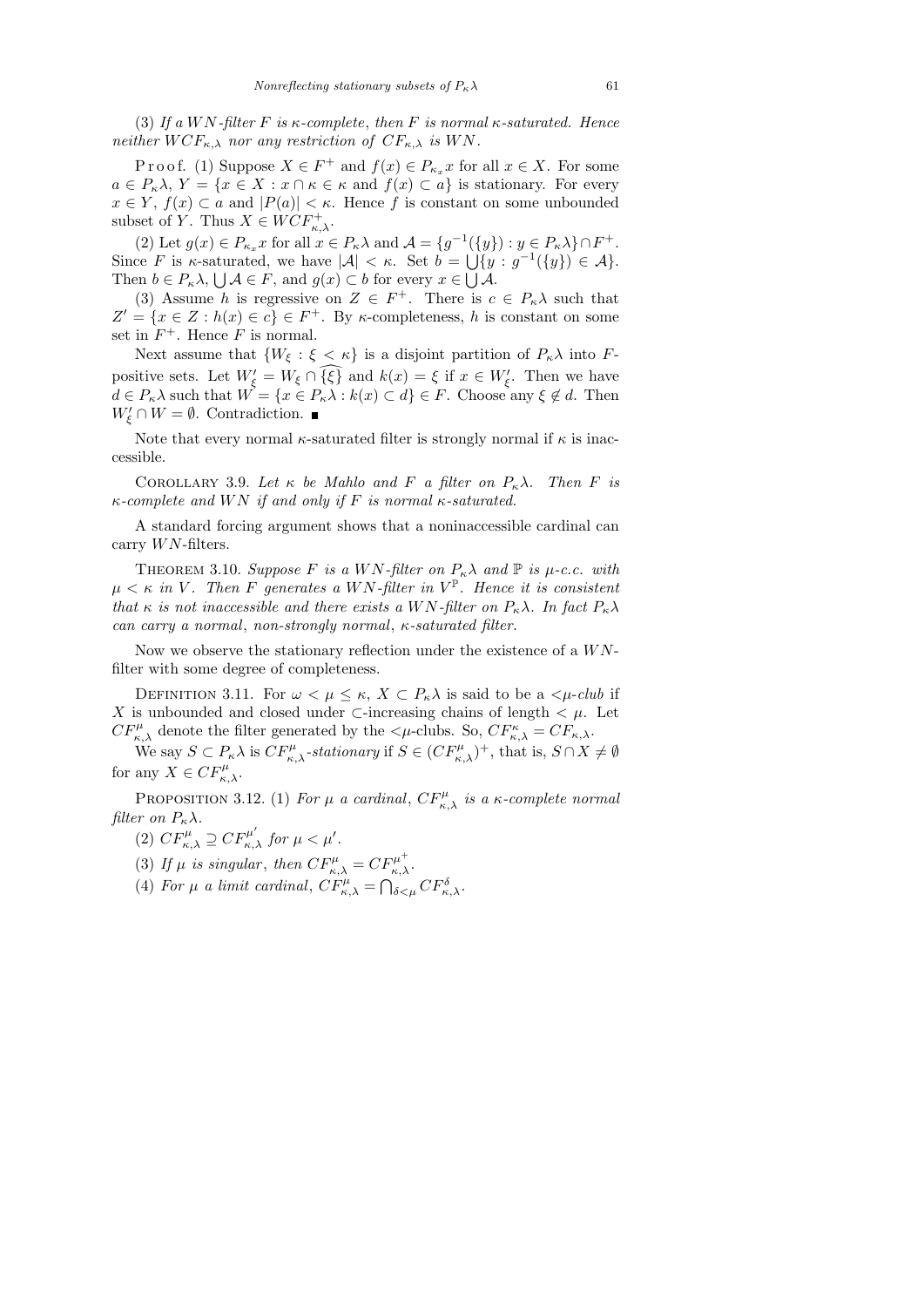THEOREM 3.13. Let  $\omega \leq \mu < \kappa$  and F be a  $\mu^+$ -complete WN-filter on  $P_{\kappa} \lambda$ . If S is  $CF_{\kappa,\lambda}^{\mu^+}$ -stationary, then  $\{x \in P_{\kappa} \lambda : S \cap P_{\kappa_x} x$  is stationary in  $P_{\kappa_x} x$ }  $\in F$ .

P r o o f. Suppose otherwise that S is  $CF_{\kappa,\lambda}^{\mu^+}$ -stationary and  $X = \{x \in$  $P_{\kappa} \lambda : S \cap P_{\kappa_x} x$  is nonstationary in  $P_{\kappa_x} x$   $\in F^+$ . We assume that for every  $x \in X$ ,  $x \cap \kappa$  is a regular cardinal  $\geq \mu$ , and  $C_x \subset P_{\kappa_x} x$  is a club with  $C_x \cap S = \emptyset$ . Let  $F' = F \upharpoonright X := \{ Y \subset P_{\kappa} \lambda : Y \cup (P_{\kappa} \lambda - X) \in F \}.$ 

We show that  $C = \{y \in P_\kappa \lambda : \{x \in X : y \in C_x\} \in F'\}$  is a  $\langle \mu^+$ -club.

Pick any  $z \in P_{\kappa} \lambda$ . Note that  $\{x \in X : z \in P_{\kappa_x} x\} \in F'$ . Let  $f_0(x) \in C_x$ so that  $z \text{ }\subset f_0(x)$  if exists,  $f_0(x) = \emptyset$  otherwise. We have  $a_0 \in P_{\kappa} \lambda$  and  $X_0 \in F'$  such that  $z \subset f_0(x) \subset a_0$  for every  $x \in X_0$ .

Suppose that  $a_n \in P_{\kappa} \lambda$ ,  $X_n \in F'$ , and  $f_n$  are defined such that  $f_n(x) \subset$  $a_n$  for every  $x \in X_n$ . Since  $\{x \in X : a_n \in P_{\kappa_x}x\} \in F'$ , we can define a set regressive  $f_{n+1}$  so that  $\{x : a_n \subset f_{n+1}(x) \in C_x\} \in F'$ , and find  $a_{n+1} \in P_{\kappa} \lambda$ and  $X_{n+1} \in F'$  such that  $a_n \subset f_{n+1}(x) \subset a_{n+1}$  for any  $x \in X_{n+1}$ .

Set  $y = \bigcup_{n \in \omega} a_n$  and  $Y = \bigcap_{n \in \omega} X_n$ . Then  $a \in P_{\kappa} \lambda$  and  $Y \in F'$ . For every  $x \in Y$  we have

$$
z \subset f_0(x) \subset a_0 \subset \ldots \subset a_n \subset f_{n+1}(x) \subset a_{n+1} \subset \ldots \subset y
$$

and  $f_n(x) \in C_x$  for every  $n \in \omega$ . Since  $C_x$  is closed and  $x \cap \kappa$  is regular  $> \mu \geq \omega, y = \bigcup_{n \in \omega} f_n(x) \in C_x$ . Hence  $z \subset y \in C$ , which is unbounded.

To show C is closed let  $\langle y_\alpha | \alpha < \mu \rangle$  be an increasing chain in C and  $w = \bigcup_{\alpha < \mu} y_\alpha$ . Clearly  $w \in P_\kappa \lambda$ . Since  $\{x \in X : y_\alpha \in C_x\} \in F'$  for every  $\alpha < \mu$ , there is  $Z \in F'$  such that  $y_\alpha \in C_x$  for every  $x \in Z$  and  $\alpha < \mu$ . Since  $C_x$  is a club of  $P_{\kappa_x} x$  and  $x \cap \kappa$  is a regular cardinal  $\geq \mu$ , it follows that  $w \in C_x$  for every  $x \in Z$ . Hence  $w \in C$  and C is  $\lt \mu^+$ -closed.

Now we know  $C \subset P_{\kappa} \lambda$  is a  $\lt \mu^+$ -club and  $S \cap C \neq \emptyset$ . Let  $y \in S \cap C$ . Then  $\{x \in X : y \in C_x\} \in F'$ , hence  $\{x \in X : S \cap C_x \neq \emptyset\} \neq \emptyset$ . Contradiction.

COROLLARY 3.14. If there is a strongly normal  $\kappa$ -saturated filter F on  $P_{\kappa}\lambda$ , then every stationary subset of  $P_{\kappa}\lambda$  reflects on a set in F.

Relating to 2.2 and the remark at the beginning of this section we ask the following:

QUESTION. Is the existence of a normal  $\kappa^+$ -saturated filter on  $P_{\kappa} \kappa^+$ sufficient for reflection of stationary subsets of  $P_{\kappa} \kappa^+$ ?

4. Another type of reflection. It is well known that every stationary subset of a weakly compact cardinal reflects. We mentioned a  $P_{\kappa} \lambda$  analogue in the last section and present another one here. Let  $CF_{\lambda}$  denote the filter generated by the closed unbounded subsets of  $\lambda$ .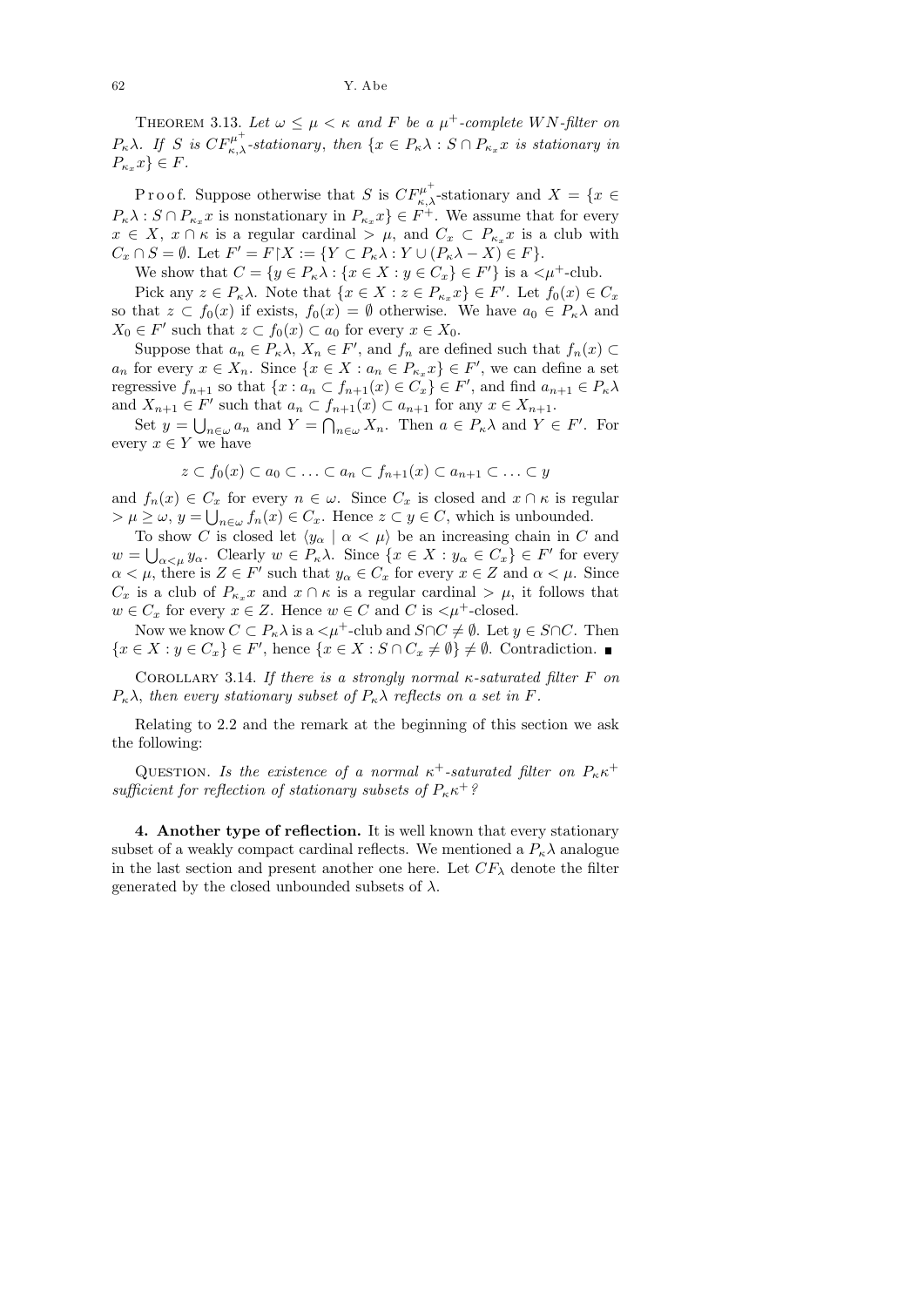PROPOSITION 4.1. Let  $\lambda$  be weakly compact and  $X \subset P_{\kappa} \lambda$ . Then  $X \in$  $CF_{\kappa,\lambda}$  if and only if  $\{\alpha < \lambda : X \cap P_{\kappa} \alpha \in CF_{\kappa,\alpha}\}\in CF_{\lambda}$ .

P r o o f. Since the forward direction is true whenever  $cf(\lambda) \geq \kappa$ , we only have to show the converse.

Let  $E \subset \{\alpha < \lambda : X \cap P_{\kappa} \alpha \in CF_{\kappa,\alpha}\}\$ be a club. For  $\alpha \in E$  there is a function  $f_{\alpha}: \alpha \times \alpha \to \alpha$  such that  $C_{f_{\alpha}} \cap \{x \in P_{\kappa} \alpha : x \cap \kappa \in \kappa\}$  $X \cap P_{\kappa} \alpha$   $(C_{f_{\alpha}} := \{x \in P_{\kappa} \alpha : f''_{\alpha}(x \times x) \subset x\})$ . Since  $\kappa$  is weakly compact, there is  $f : \lambda \times \lambda \to \lambda$  such that for every  $\alpha \in E$  there is  $\beta \in E$  so that  $\alpha < \beta$  and  $f(x \times \alpha) = f_{\beta}(\alpha \times \alpha)$ . Suppose that  $x \in C_f$  and  $x \cap \kappa \in \kappa$ . There are  $\alpha$  and  $\beta$  as above with  $x \in P_{\kappa} \alpha$ . Then  $x \in C_{f_{\beta}} \subset X$ . Hence  $C_f \cap \{x \in P_{\kappa}\lambda : x \cap \kappa \in \kappa\} \subset X \in CF_{\kappa,\lambda}$ .

COROLLARY 4.2. If  $\lambda$  is weakly compact, then every stationary subset of  $P_{\kappa} \lambda$  reflects at  $P_{\kappa} \alpha$  for stationary many  $\alpha < \lambda$ .

REMARK 4.3. There is an easy limitation as follows. Let

$$
c(\kappa, \lambda) = \min\{|C| : C \subset P_{\kappa}\lambda \text{ is a club}\}.
$$

If the conclusion of the corollary holds, then  $c(\kappa, \lambda) = \lambda \cdot \sup_{\alpha < \lambda} c(\kappa, \alpha)$ . So it fails in  $L$  for  $\lambda$  singular with countable cofinality.

We use the following poset in order to force a stationary subset S of  $P_\kappa \lambda$ such that  $S \cap P_{\kappa} \alpha$  is nonstationary for any  $\alpha \in (\kappa, \lambda)$ :

$$
\langle X, \alpha \rangle \in \mathbb{R} \quad \text{if} \quad \alpha < \lambda, \ X \subset P_{\kappa}\alpha, \text{ and } X \cap P_{\kappa}\beta \text{ is nonstationary} \}
$$
\n
$$
\text{for any } \beta \in (\kappa, \alpha].
$$
\n
$$
\langle X, \alpha \rangle \leq \langle Y, \beta \rangle \quad \text{if} \quad \beta \leq \alpha \text{ and } Y = X \cap P_{\kappa}\beta.
$$

LEMMA 4.4.  $\mathbb{R}$  is  $\langle \text{cf}(\lambda) \text{-} distributive.$ 

P r o o f. Assume  $\delta < \text{cf}(\lambda)$  and  $D_{\xi} \subset \mathbb{R}$  is open dense for  $\xi < \delta$ . Let  $\langle X, \alpha \rangle \in \mathbb{R}$ . We inductively define a descending sequence  $\langle \langle X_{\xi}, \alpha_{\xi} \rangle | \xi \leq \delta \rangle$ such that  $\langle \alpha_{\xi} | \alpha < \delta \rangle$  is strictly increasing,  $\alpha_{\xi+1}$  is a successor ordinal and  $\langle X_{\xi+1}, \alpha_{\xi+1} \rangle \in D_{\xi}$  for every  $\xi < \delta$ .

Let  $\langle X_0, \alpha_0 \rangle \leq \langle X, \alpha \rangle$  be arbitrary.

Suppose that  $\langle X_{\xi}, \alpha_{\xi} \rangle$  is defined. There is  $\langle X', \beta \rangle \in D_{\xi}$  such that  $\langle X', \beta \rangle$  $\leq \langle X_{\xi}, \alpha_{\xi} + 2 \rangle \leq \langle X_{\xi}, \alpha_{\xi} \rangle$ . Set  $X_{\xi+1} = X'$  and  $\alpha_{\xi+1} = \beta + 1$ . Then  $\langle X_{\xi+1}, \alpha_{\xi+1} \rangle$  is an element of  $D_{\xi}$  stronger than  $\langle X_{\xi}, \alpha_{\xi} \rangle$ .

Let  $\zeta$  be a limit ordinal and  $\langle X_{\xi}, \alpha_{\xi} \rangle$  be defined for every  $\xi < \zeta$ . Set  $X_{\zeta} = \bigcup_{\xi < \zeta} X_{\xi}$  and  $\alpha_{\zeta} = \sup_{\xi < \zeta} \alpha_{\xi}$ . Clearly  $X_{\zeta} \subset P_{\kappa} \alpha_{\zeta}$  and  $\alpha_{\zeta} < \lambda$ . If  $\langle X_{\zeta}, \alpha_{\zeta} \rangle \in \mathbb{R}$ , the induction step can be continued. Otherwise we stop it. If we can define  $\langle X_{\delta}, \alpha_{\delta} \rangle$ , it is an extension of  $\langle X, \alpha \rangle$  lying in  $\bigcup_{\xi < \delta} D_{\xi}$ .

Suppose our induction stops at some stage, say  $\zeta$ . Then  $\zeta$  must be a limit ordinal and  $X_{\zeta} \cap P_{\kappa} \alpha$  is stationary for some  $\alpha \leq \alpha_{\zeta}$ .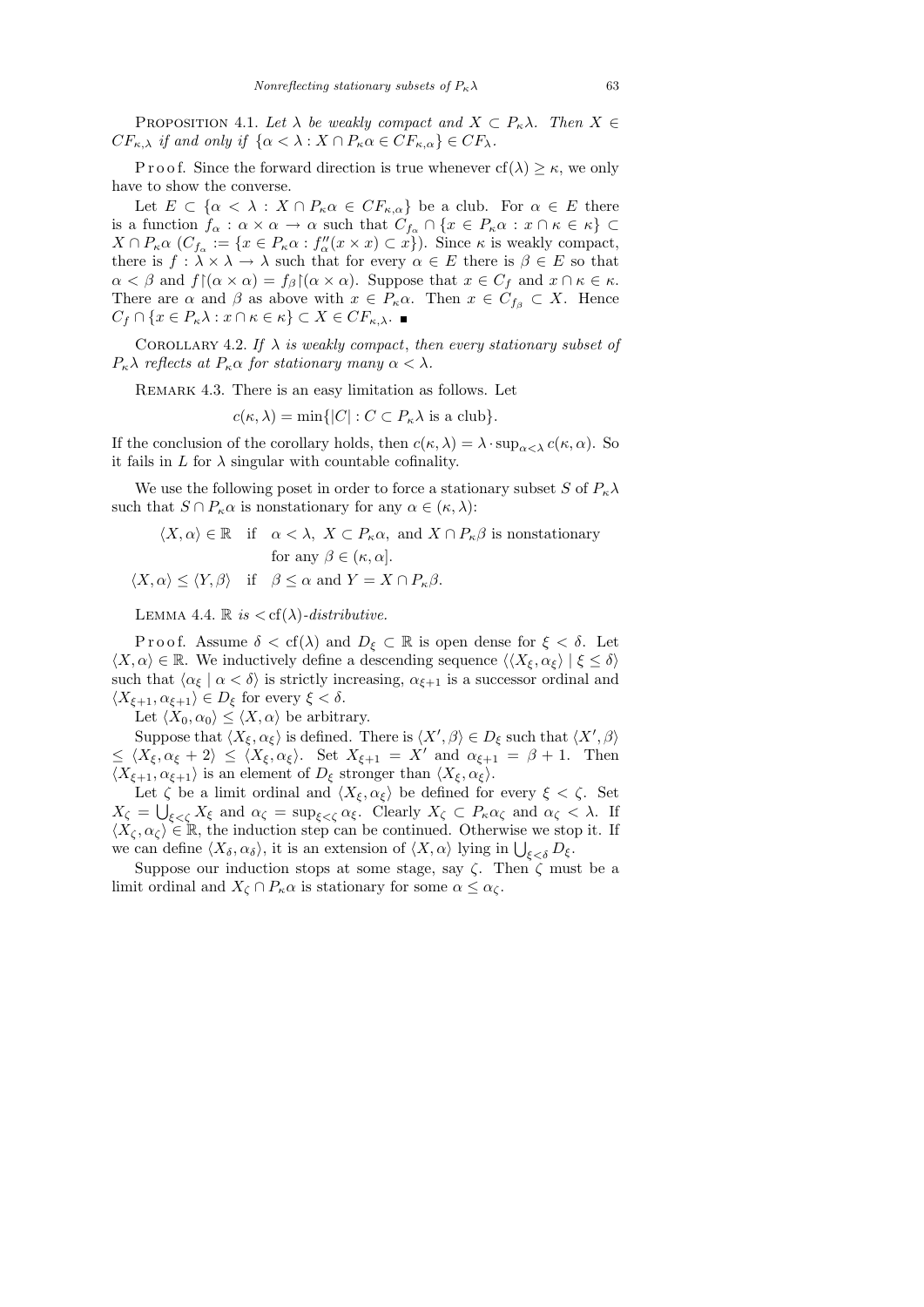If  $\alpha < \alpha_{\zeta}$  and  $\alpha < \alpha_{\xi}$  for some  $\xi < \zeta$ , then  $X_{\xi} = X_{\zeta} \cap P_{\kappa} \alpha_{\xi}$  and  $X_{\zeta} \cap P_{\kappa} \alpha = X_{\xi} \cap P_{\kappa} \alpha$  is stationary, contrary to  $\langle X_{\xi}, \alpha_{\xi} \rangle \in \mathbb{R}$ . Thus  $X_{\zeta}$ must be stationary in  $P_{\kappa} \alpha_{\zeta}$ .

Assume first that cf( $\alpha_{\zeta}$ ) < κ. For every  $x \in X_{\zeta}$  there is  $\xi < \zeta$  such that  $x \in P_{\kappa} \alpha_{\xi}$  hence  $\bigcup x \leq \alpha_{\xi} < \alpha_{\zeta}$ . Thus  $X_{\zeta}$  is not unbounded in  $P_{\kappa} \alpha_{\zeta}$ . Contradiction.

Let  $cf(\alpha_{\zeta}) \geq \kappa$ . Set  $\beta_{\xi+1} = \alpha_{\xi} + 1$  for  $\xi < \zeta$  and  $\beta_{\xi} = \alpha_{\xi}$  if  $\xi$  is a limit ordinal. Then  $C = \{\beta_{\xi} : \xi < \zeta\}$  is a club of  $\alpha_{\zeta}$ . We show  $\{\bigcup x : x \in \zeta\}$  $X_{\zeta}$   $\cap$   $C = \emptyset$ , contradicting the stationarity of  $X_{\zeta}$ . Let  $x \in X_{\zeta}$  and  $\eta$  be the least ordinal such that  $x \in X_{\eta}$ . By our construction  $\eta$  is a successor ordinal, say,  $\xi + 1$ . At stage  $\xi + 1$ ,  $\alpha_{\xi+1} = \beta + 1$  for some  $\beta$  and  $\langle X_{\xi+1}, \alpha_{\xi+1} \rangle \leq$  $\langle X_{\xi+1}, \beta \rangle \leq \langle X_{\xi}, \alpha_{\xi} + 2 \rangle$ . Hence  $x \in X_{\xi+1} = X_{\xi+1} \cap P_{\kappa} \beta$ . Thus  $x \subset \beta$  and  $x \not\subset \alpha_{\xi} + 2$ . Hence  $\beta_{\xi+1} = \alpha_{\xi} + 1 < \bigcup x \leq \alpha_{\xi+1} < \alpha_{\xi+1} + 1 = \beta_{\xi+2}$ . Now we are done.

THEOREM 4.5. Let  $\kappa < \lambda$  be regular cardinals in V, G R-generic over V, and  $S = \bigcup \{X : \langle X, \alpha \rangle \in G \text{ for some } \alpha \}.$  Then  $V[G] \models \text{``$S$ is stationary in}$  $P_{\kappa}\lambda$  and  $S \cap P_{\kappa}\alpha$  is nonstationary for any  $\alpha \in (\kappa, \lambda)$ ".

P r o o f. By the above lemma  $\kappa, \lambda$  are regular in  $V[G]$  and  $P_{\kappa}\lambda \cap V =$  $P_{\kappa} \lambda \cap V[G].$ 

To show S is stationary let  $\langle X, \alpha \rangle \in G$  so that  $\langle X, \alpha \rangle \Vdash "C \subset P_{\kappa} \lambda$  is a club". Pick any  $\langle X_0, \alpha_0 \rangle \leq \langle X, \alpha \rangle$ . There are  $\langle X_1, \alpha_1 \rangle \leq \langle X_0, \alpha_0 \rangle$  and  $x_1 \in P_\kappa \lambda$  such that  $\langle X_1, \alpha_1 \rangle \Vdash \mu^* x_1 \in C$ . Choose  $y_1 \in P_\kappa \lambda$  such that  $x_1 \subset y_1$  and  $\sup(y_1) \ge \alpha_1 + \kappa$ . Set  $X_2 = X_1 \cup \{y_1\}$  and  $\alpha_2 = \bigcup y_1$ . Then  $\langle X_2, \alpha_2 \rangle$  is a stronger condition than  $\langle X_1, \alpha_1 \rangle$ .

We inductively define a decreasing sequence of conditions  $\langle \langle X_n, \alpha_n \rangle |$  $n \in \omega$  and increasing sequences  $\langle x_n | n \in \omega \rangle$ ,  $\langle y_n | n \in \omega \rangle$ . Suppose that  $\langle X_n, \alpha_n \rangle$ ,  $x_n$ , and  $y_n$  are defined so that  $x_n \subset y_n$  and  $\langle X_n, \alpha_n \rangle \Vdash "x_n \in C"$ . Since  $\langle X_n, \alpha_n \rangle \leq \langle X, \alpha \rangle$ ,  $\langle X_n, \alpha_n \rangle \Vdash \text{``}(\exists x \in C)(y_n \subset x)$ ". Hence there are  $\langle X'_n, \alpha'_n \rangle \leq \langle X_n, \alpha_n \rangle$  and  $x_{n+1} \in P_{\kappa} \lambda$  such that  $\langle X'_n, \alpha'_n \rangle \Vdash "y_n \subset x_{n+1} \in$ C". Pick  $y_{n+1} \in P_{\kappa} \lambda$  such that  $x_{n+1} \subset y_{n+1}$  and  $\bigcup y_{n+1} \ge \alpha'_n + \kappa \ge \alpha_n + \kappa$ . Set  $X_{n+1} = X'_n \cup \{y_{n+1}\}\$ and  $\alpha_{n+1} = \bigcup y_{n+1}$ .

It is clear that  $X_{n+1} \subset P_{\kappa} \alpha_{n+1}$ ,  $\alpha_{n+1} < \lambda$ , and  $X_{n+1} \cap P_{\kappa} \alpha'_n = X'_n$ . For every  $\gamma < \alpha_{n+1}$ ,  $X_{n+1} \cap P_{\kappa} \gamma = X_n' \cap P_{\kappa} \gamma$  is nonstationary in  $P_{\kappa} \gamma$ . Since  $\alpha'_n + \kappa \leq \alpha_{n+1}$ , there is  $\eta \in (\alpha'_n, \alpha_{n+1})$  with  $\eta \notin y_{n+1}$ . Since  $X'_n \subset P_{\kappa} \alpha'_n$ , we have  $\eta \notin x$  for any  $x \in X_{n+1}$ . Hence  $X_{n+1}$  is nonstationary in  $P_{\kappa} \alpha_{n+1}$ and  $\langle X_{n+1}, \alpha_{n+1}\rangle$  is well defined.

Let  $x = \bigcup_{n \in \omega} x_n$ ,  $\beta = \sup_{n \in \omega} \alpha_n$ , and  $Y = \bigcup_{n \in \omega} X_n \cup \{x\}$ .

Clearly  $x = \bigcup_{n \in \omega} y_n$ ,  $\beta = \bigcup x < \lambda$ ,  $Y \subset P_{\kappa} \beta$ , and  $Y \cap P_{\kappa} \alpha_n = X_n$  for every  $n \in \omega$ .

Let  $\gamma < \beta$  and n be the least integer such that  $\gamma \leq \alpha_n$ . Then  $Y \cap P_\kappa \gamma =$  $(Y \cap P_{\kappa} \alpha_n) \cap P_{\kappa} \gamma = X_n \cap P_{\kappa} \gamma$  is nonstationary. If  $y \in Y - \{x\}$ , then  $y \in X_n$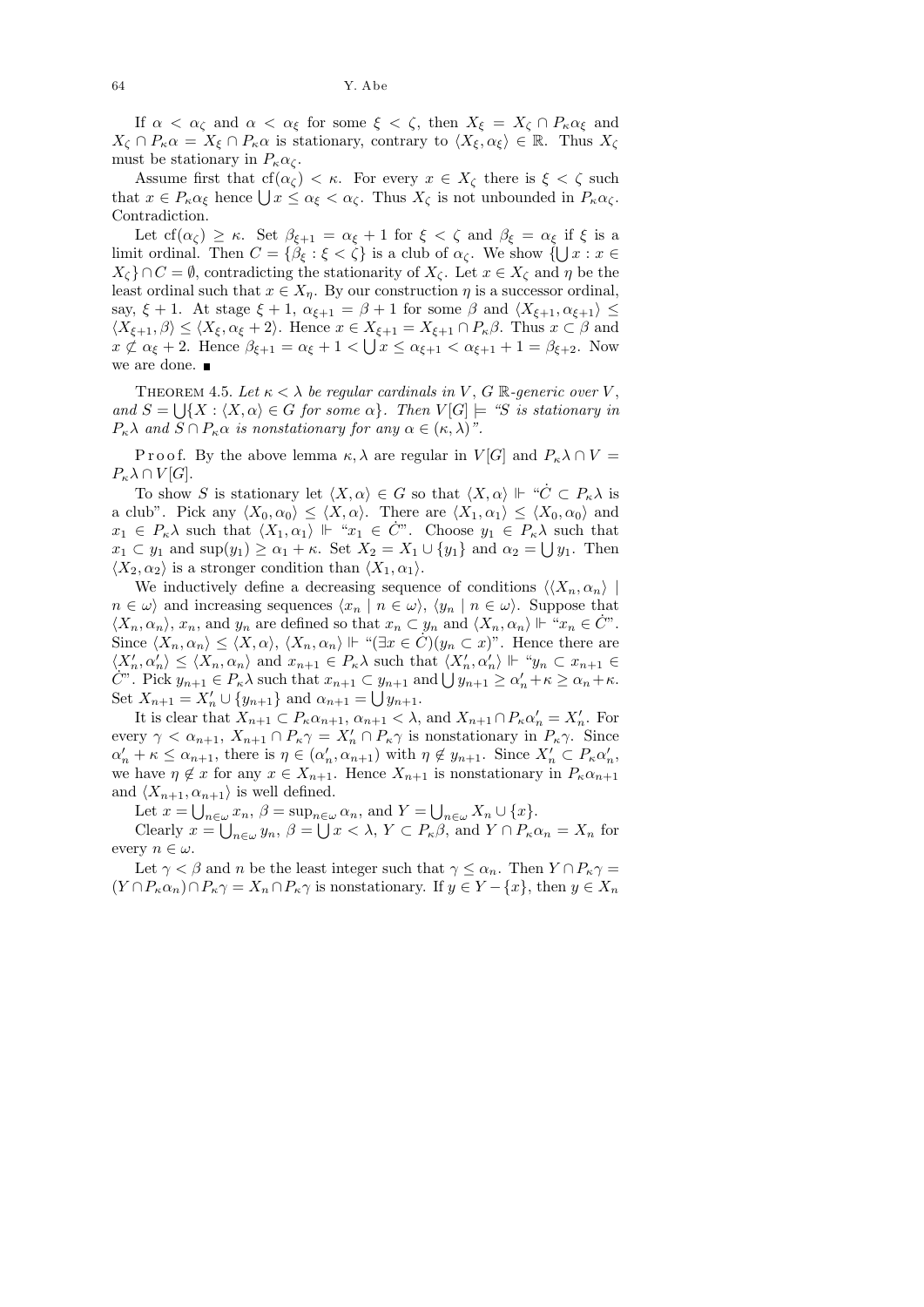for some  $n \in \omega$  hence  $\bigcup y \le \alpha_n < \beta$ . Since  $\kappa \le \beta$ ,  $cf(\beta) = \omega < \kappa$ , and  $x \in P_{\kappa}\beta$ , there is  $z \in P_{\kappa}\beta$  such that  $\bigcup z = \beta$  and  $z \cap x = \emptyset$ . Thus z is included in no element in Y. Hence Y is nonstationary in  $P_{\kappa}\beta$ . We have shown  $\langle Y, \beta \rangle \in \mathbb{R}$  and  $\langle Y, \beta \rangle \leq \langle X_n, \alpha_n \rangle$  for every  $n \in \omega$ . Hence  $\langle Y, \beta \rangle \Vdash$ " $(\forall n \in \omega)(x_n \in \dot{C})$ ". Now  $\langle Y, \beta \rangle \leq \langle X, \alpha \rangle$  and  $\langle Y, \beta \rangle \Vdash "x \in \dot{S} \cap \dot{C} \neq \emptyset"$ . This shows stationarity of S.

Any two compatible conditions are in fact comparable with respect to "⊂". Thus  $X \subset X'$  or  $X \supset X'$  whenever  $\langle X, \alpha \rangle$ ,  $\langle X', \alpha' \rangle \in G$ . Let  $\delta$  < λ. By an easy density argument there is a least ordinal  $ξ > δ$  such that  $\langle X, \xi \rangle \in G$  for some X. Then  $S \cap P_{\kappa} \delta = X \cap P_{\kappa} \delta$  is nonstationary.

We conclude this section by showing that supercompactness of  $\kappa$  has no influence on this type of reflection.

LEMMA 4.6. If  $cf(\lambda) \geq \kappa$ , then  $\mathbb R$  is  $\lt \kappa$ -directed closed.

P r o o f. Suppose  $\delta < \kappa$  and  $\{\langle X_{\xi}, \alpha_{\xi}\rangle : \xi < \delta\} \subset \mathbb{R}$  is directed. Any two members are comparable. Set  $X = \bigcup_{\xi < \delta} X_{\xi}$  and  $\alpha = \sup \{ \alpha_{\xi} : \xi < \delta \}.$ Clearly  $X \subset P_{\kappa} \alpha$  and  $\alpha < \lambda$ .

For every  $\beta < \alpha$  there is  $\xi < \delta$  such that  $\beta < \alpha_{\xi}$ . For such  $\xi$ ,  $X \cap P_{\kappa} \beta =$  $X_{\xi} \cap P_{\kappa}\beta$  is nonstationary. We show X is nonstationary in  $P_{\kappa}\alpha$ .

First assume  $\alpha = \alpha_{\zeta}$  for some  $\zeta < \delta$ . Then  $X = X_{\zeta}$  is nonstationary. Otherwise cf( $\alpha$ )  $\leq \delta < \kappa$ . Since every  $x \in X$  is a subset of  $\alpha_{\xi}$  for some  $\xi < \delta$ ,  $\bigcup x < \alpha$ . Hence X is not unbounded.

Forcing by  $\mathbb R$  after Laver preparation we get a model in which the following holds:

THEOREM 4.7. It is consistent that  $\kappa$  is supercompact and there is a stationary set  $X \subset P_{\kappa} \lambda$  such that  $X \cap P_{\kappa} \alpha$  is nonstationary for any  $\alpha < \lambda$ .

Koszmider [10], forcing a  $(\kappa, \lambda)$  semimorass, proved the existence of a stationary subset of  $P_{\kappa}\lambda$  which is nonstationary in  $P_{\kappa}X$  for any  $X \subset \lambda$ with  $|X| \geq \kappa$  in the generic extension. The forcing is  $\langle \kappa$ -closed and  $\kappa^+$ -c.c. There is a  $\kappa$ -Kurepa tree and  $2^{\kappa} \geq \lambda$  in his model.

While in our model in Theorem 4.7 no  $\kappa$ -Kurepa tree exists and it is possible to make  $2^{\kappa} = \kappa^+$ .

## **References**

- [1] Y. A be, *Strongly normal ideals on*  $P_k \lambda$  *and the Sup-function*, Topology Appl. 74 (1996), 97–107.
- [2]  $\rightarrow$ , *Combinatorial characterization of*  $\Pi_1^1$ -*indescribability in*  $P_\kappa \lambda$ , Arch. Math. Logic 37 (1998), 261–272.
- [3] A. Apter and S. Shelah, *Menas' result is best possible*, Trans. Amer. Math. Soc. 349 (1997), 2007–2034.